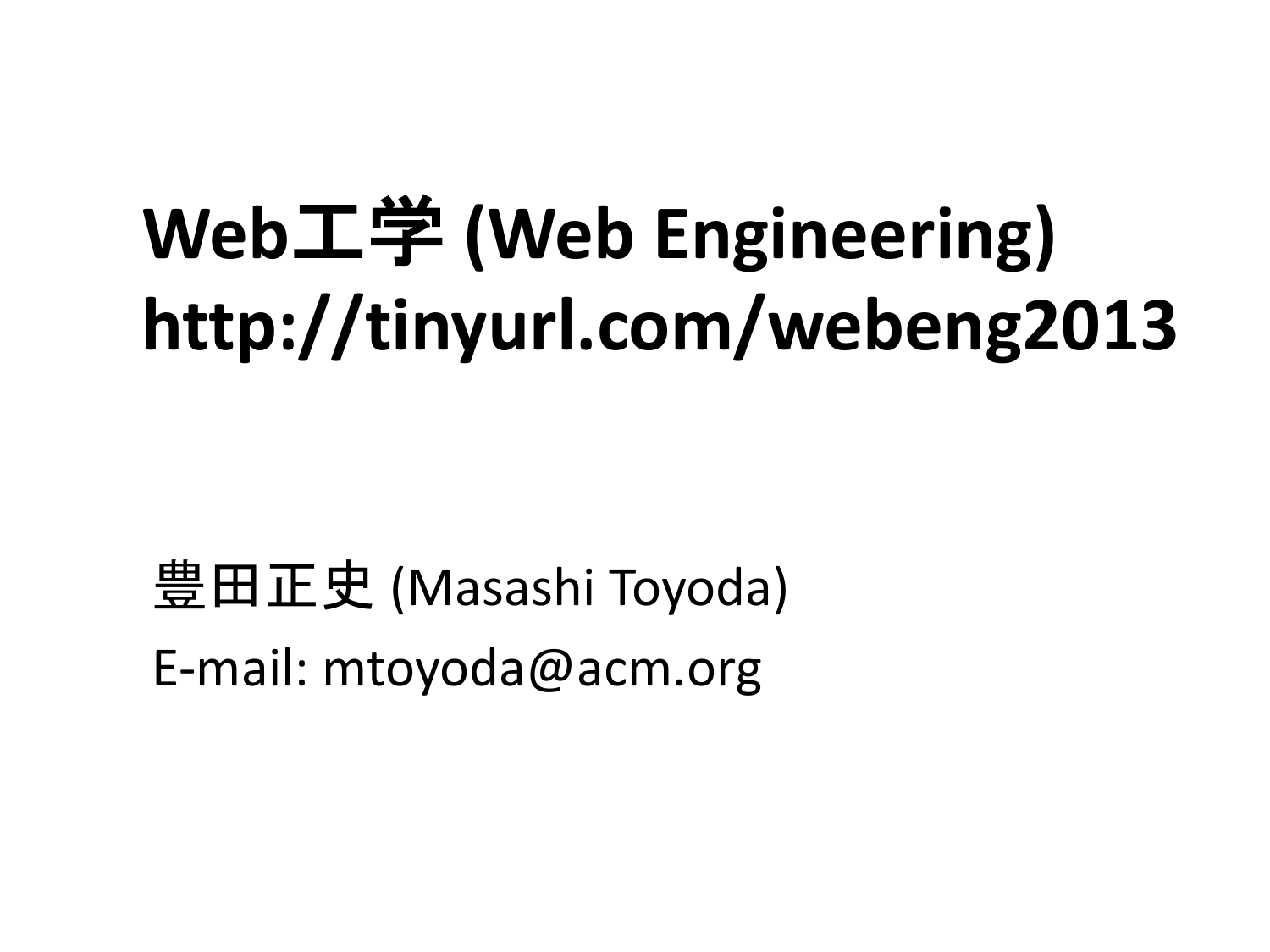目標

#### Goal

- Webに関する研究分 野の基礎、および、 最近の動向について 学ぶ
- Learn basics of Web related research and its recent trends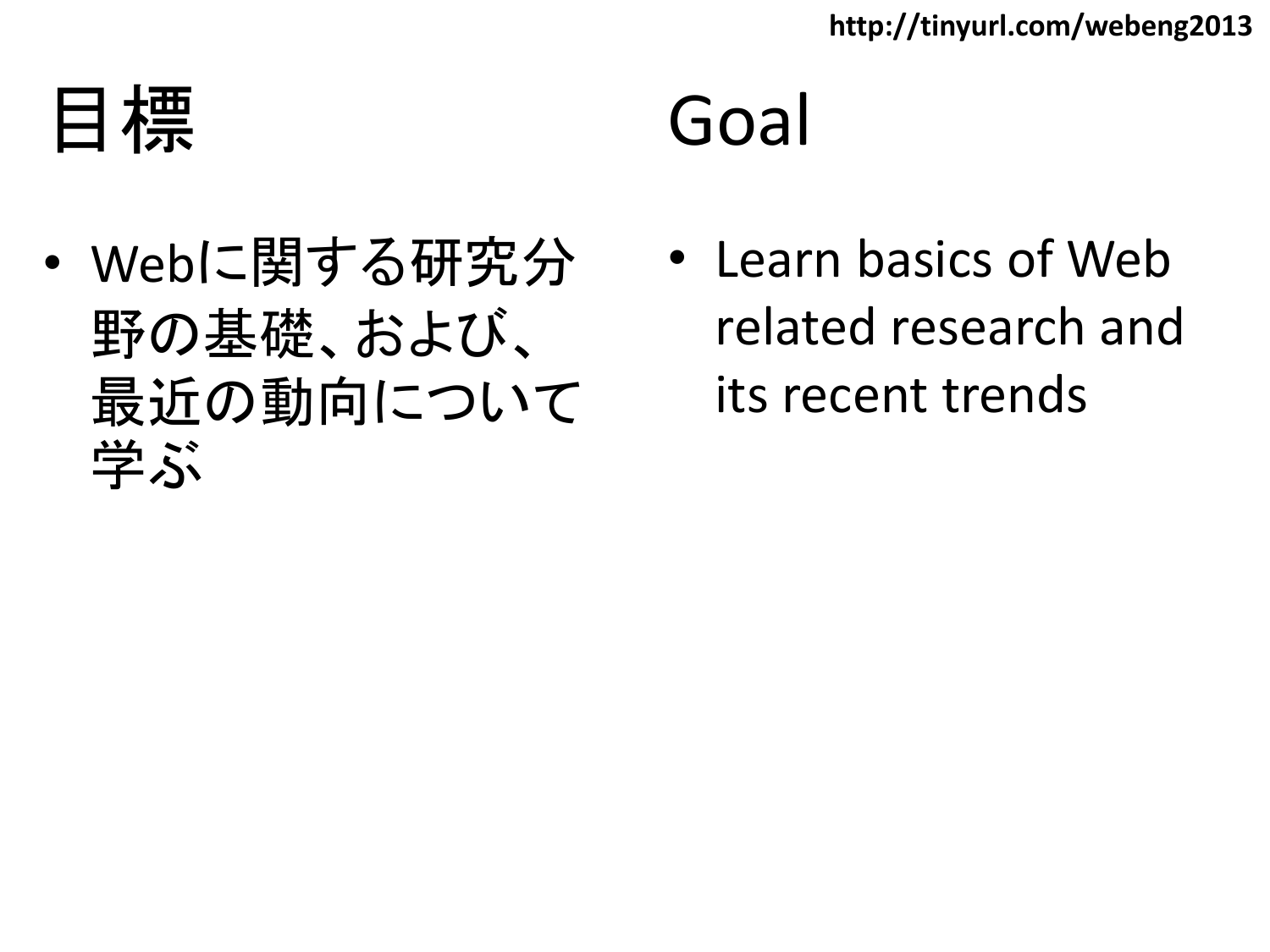進め方

- 論文の輪講形式
- 毎回3,4本の論文を担 当者が発表する (15-20分発表、5-10分 質疑)
- 論文は、以下に上げる 基礎文献か、メジャー な国際会議から自由に 選択

#### Format

- Seminar style
- Three or four students present research papers at each session (15-20 min. presentation, 5-10 min. Q&A)
- Choose papers from the following basic papers, or from measure international conferences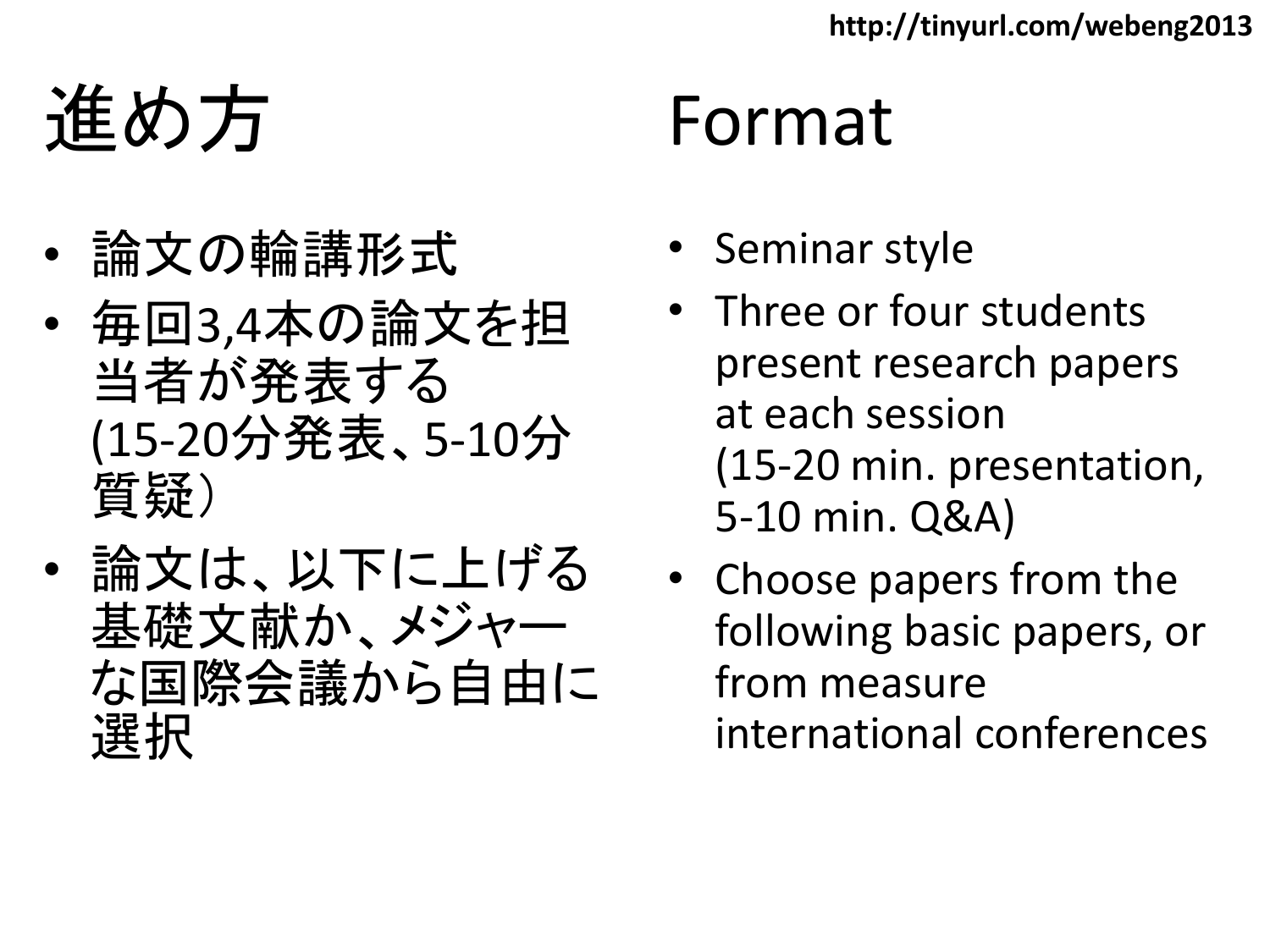**http://tinyurl.com/webeng2013**

単位

- 出席は取らない
- 条件:
	- 発表を1回行う OR
	- レポートを2回提出

### **Credits**

- No roll call
- Requirement:
	- 1 presentation, OR
	- 2 reports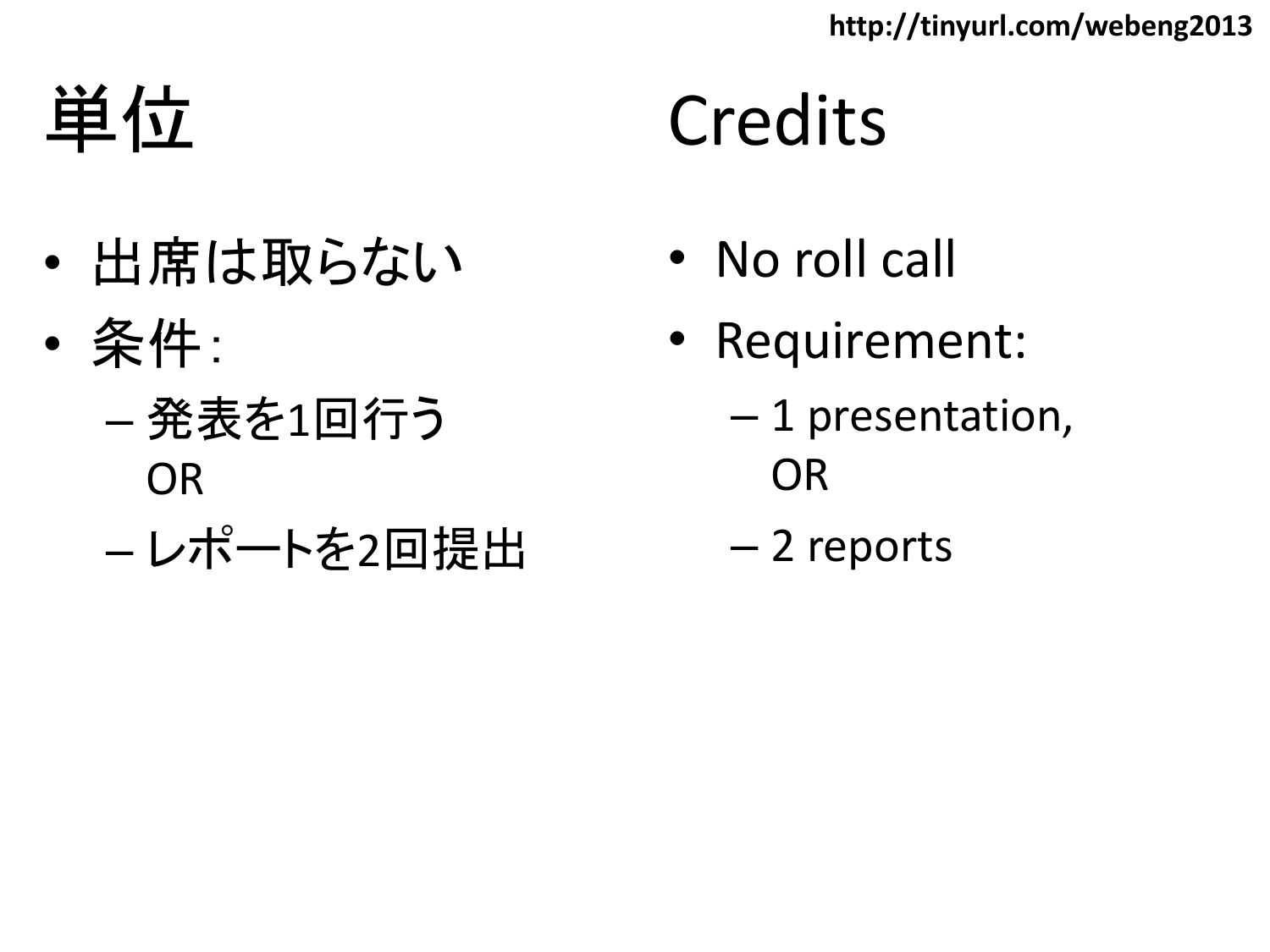### Organization of sessions

- First half: Basic papers from 1998-2007 – Google, PageRank, HITS,…
- Second half: Recent research papers
	- WWW Conference, WSDM
	- SIGMOD, VLDB, ICDE
	- SIGIR
	- KDD, ICDM
	- AAAI, ICWSM
	- ACL, EMNLP
	- Etc.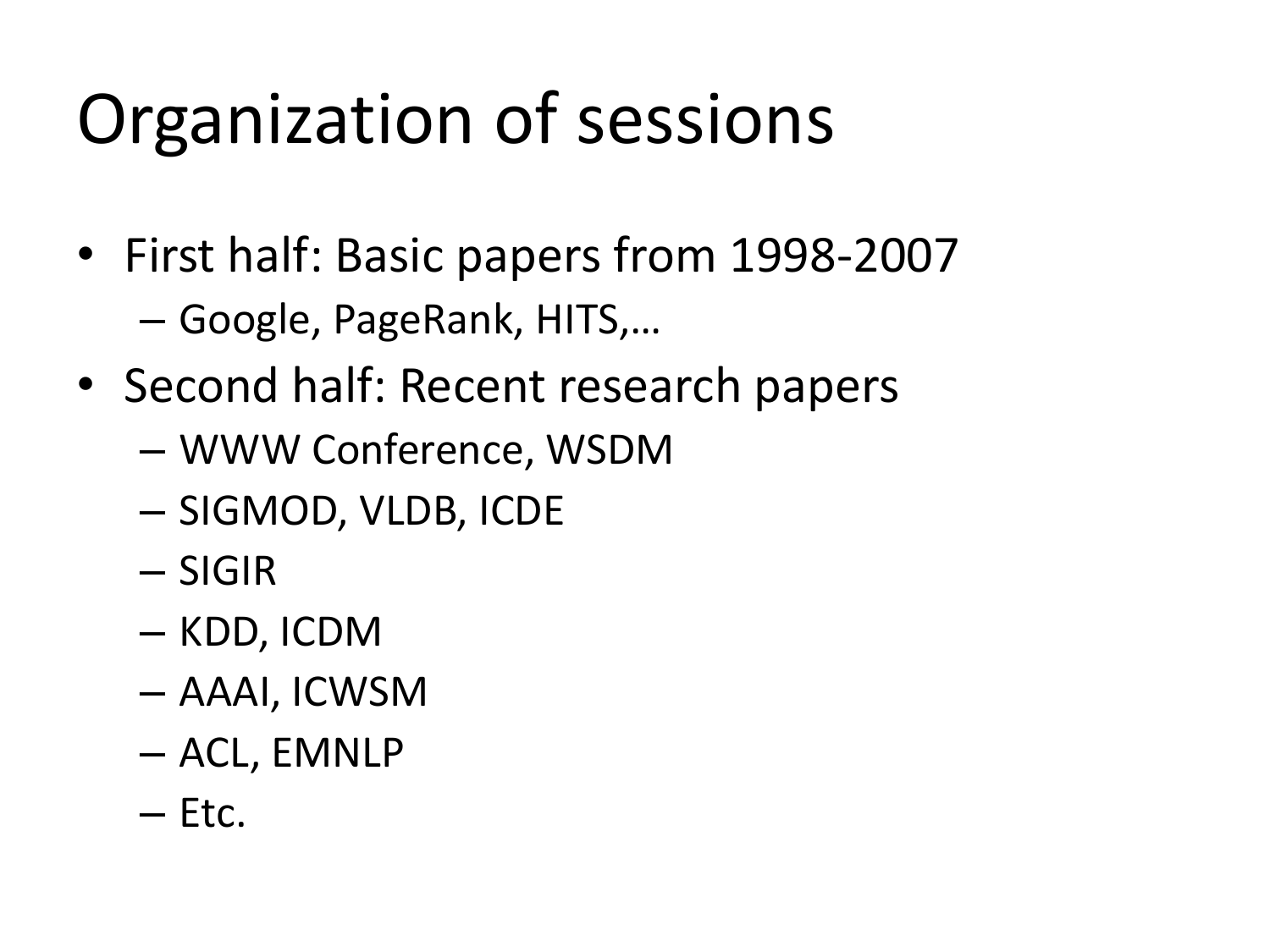**http://tinyurl.com/webeng2013**

### スケジュール

- 10/ 7(月)ガイダンス
- 10/15(火)休講
	- 発表論文候補提出
- 10/21(月)休講
- 10/28(月) Search engine, PageRank
- 11/5(火) Hub and Authority
- 11/11(月) Crawler
- 11/18(月) Structure and Evolution
- 11/25(月) Social Network
- 12/2(月) Recent papers 1
- 12/9(月) Recent papers 2
- 12/16(月) Recent papers 3
- 1/15(水) Recent papers 4
- $1/20$ (月) Recent papers 5

# Schedule

- 10/ 7 (Mon) Guidance
- 10/15(Tue) Cancel,
	- Submit list of papers to read
- 10/21(Mon) Cancel
- $10/28$ (Mon)
- $11/5$ (Tue)
- $11/11(Mon)$
- $11/18$ (Mon)
- $11/25$ (Mon)
- $12/2$ (Mon)
- $12/9$ (Mon)
- $12/16$ (Mon)
- $1/15$ (Wed)
- $1/20$ (Mon)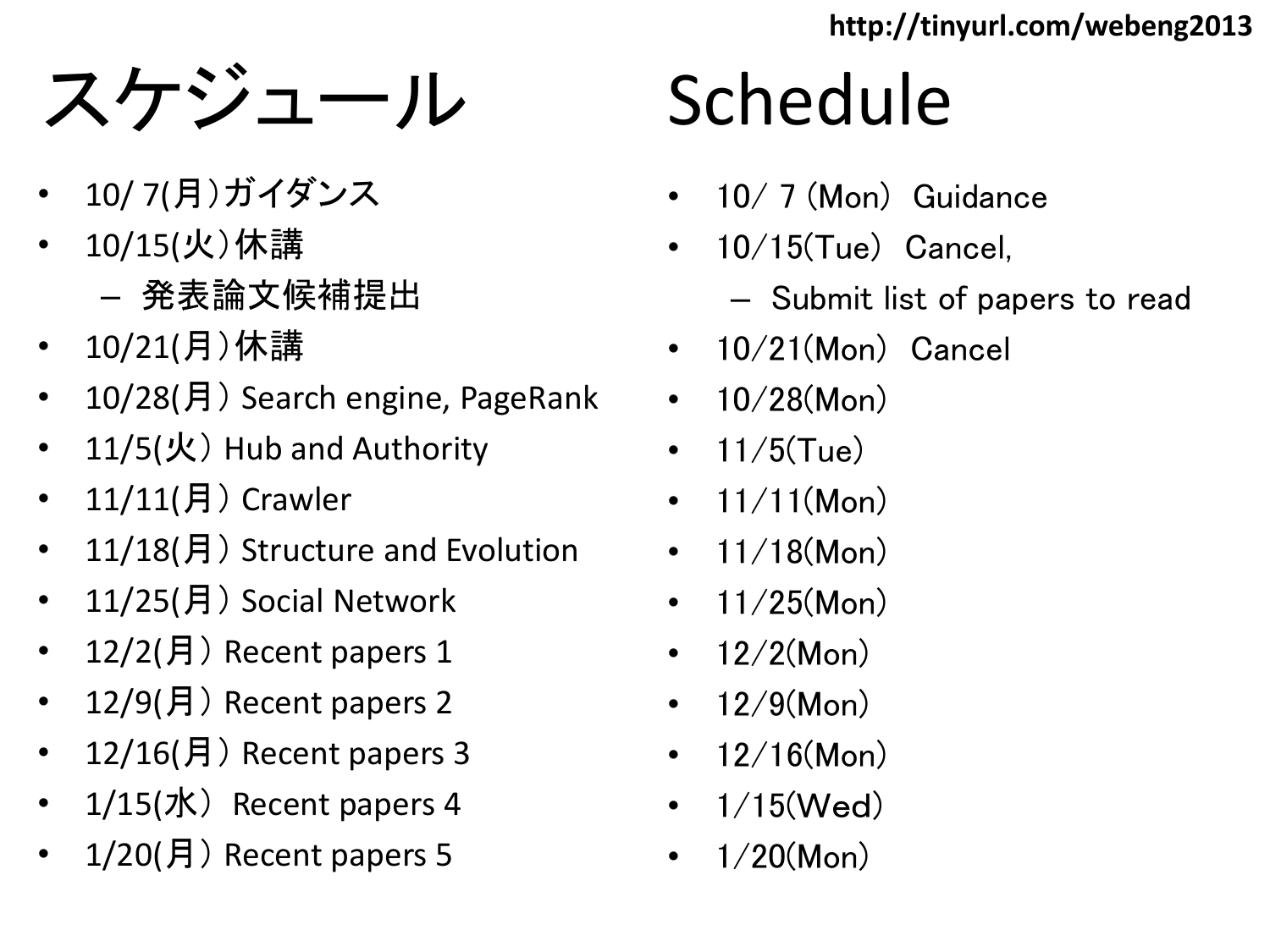## Papers for Session 1 (10/28)

- Search engine and PageRank
	- Sergey Brin and Lawrence Page. The Anatomy of a Large-Scale Hypertextual Web Search Engine. WWW7, 1998. (平川)
	- Page, Lawrence; Brin, Sergey; Motwani, Rajeev; Winograd, Terry. The PageRank Citation Ranking: Bringing Order to the Web. 1999. (槇)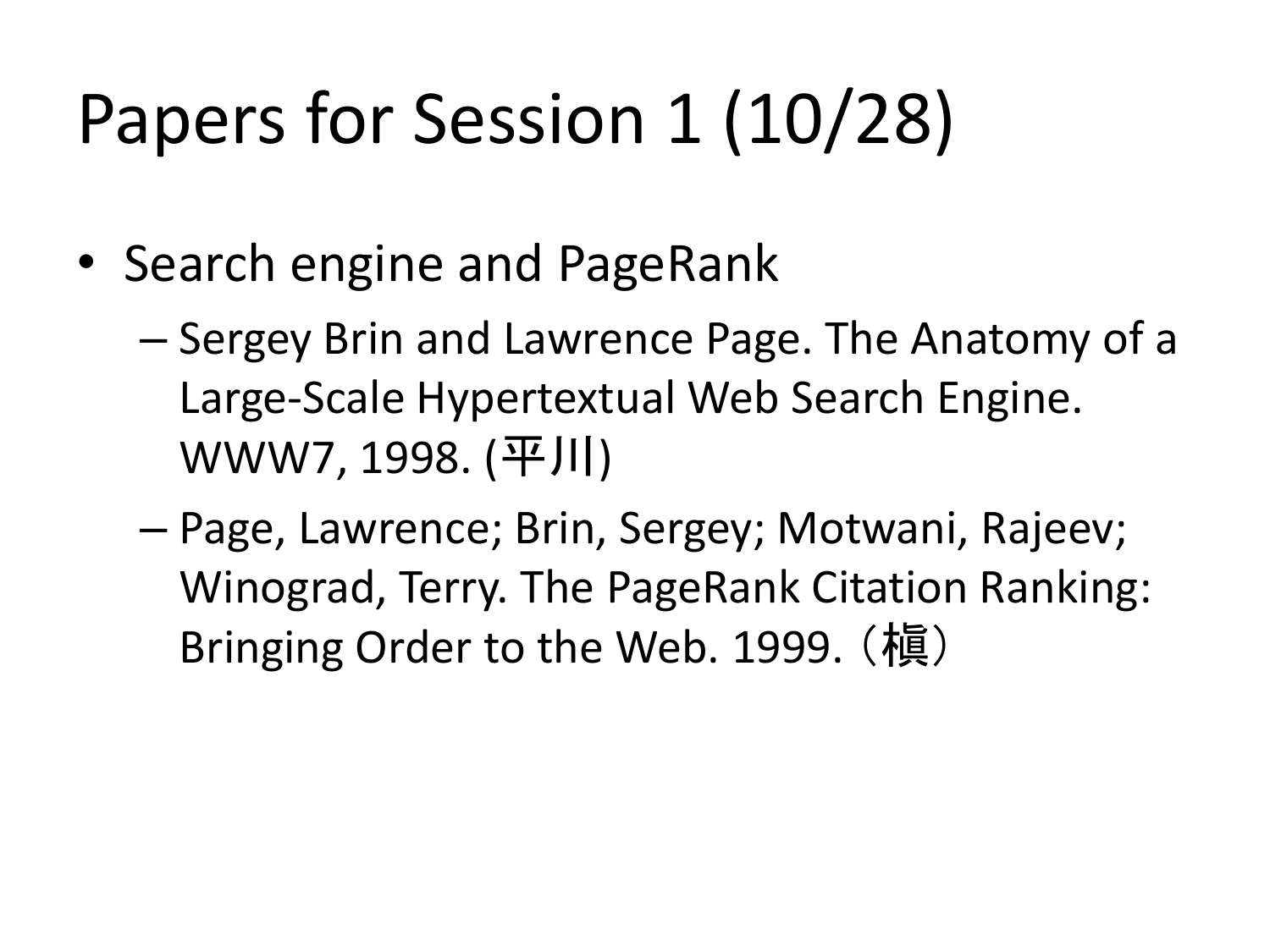## Papers for Session 2 (11/5)

- Hub and Authority Analysis
	- J. Kleinberg. Authoritative Sources in a Hyperlinked Environment, Proc. 9th ACM-SIAM Symposium on Discrete Algorithms, 1998. Extended version in Journal of the ACM 46(1999). Also appears as IBM Research Report RJ 10076, May 1997. (井上)
	- Krishna Bharat and Monika R. Henzinger. Improved algorithms for topic distillation in a hyperlinked environment, SIGIR '98, 1998. (河村)
	- Ravi Kumar, Prabhakar Raghavan, Sridhar Rajagopalan, Andrew Tomkins. Trawling the Web for Emerging Cyber-Communities. WWW8, 1999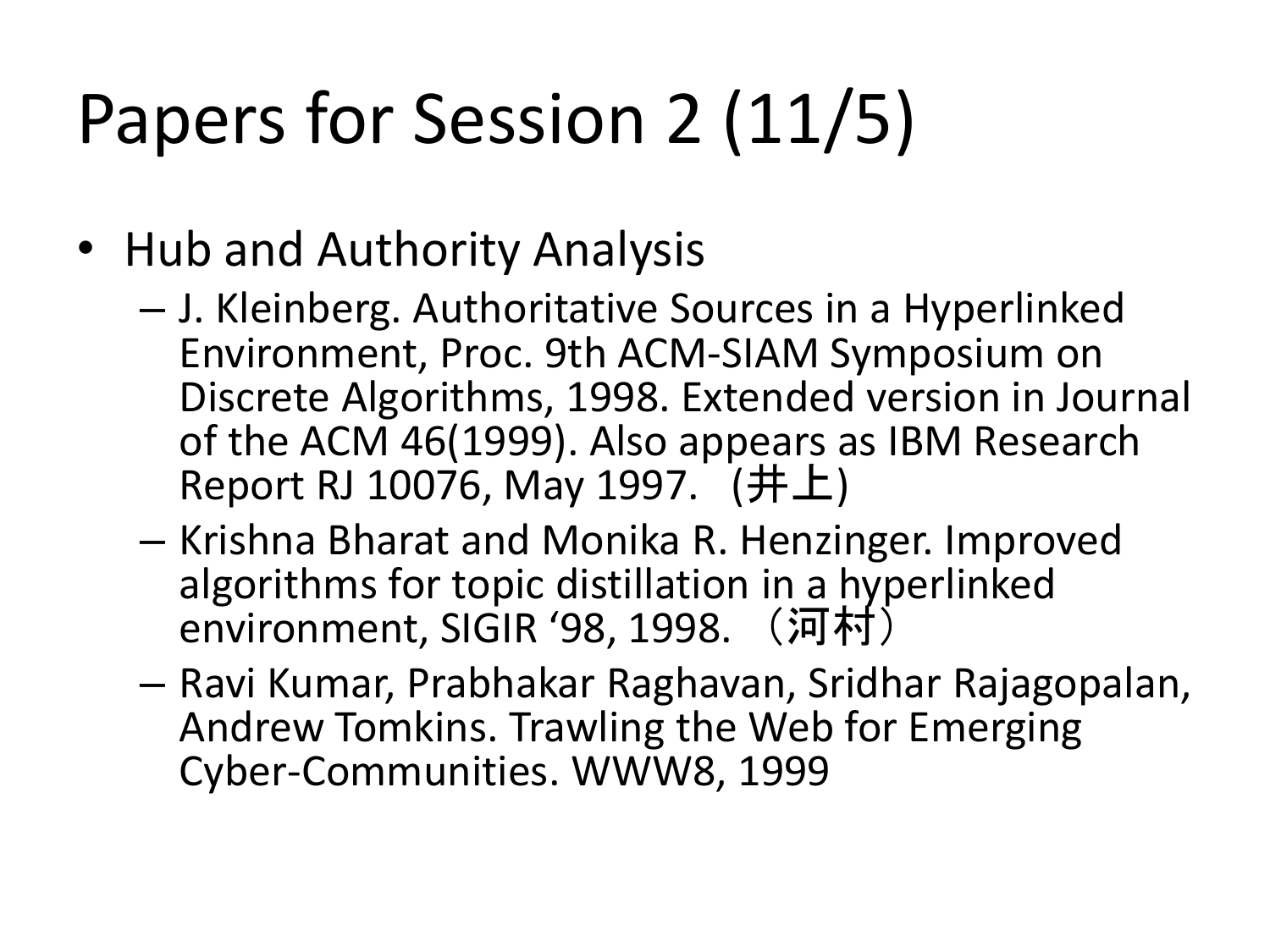## Papers for Session 3 (11/11)

- Crawler
	- A. Heydon and M. Najork. Mercator: A scalable, extensible web crawler. WWW8, 1999. (浅見)
	- J. Cho and H. Garcia-Molina. The evolution of the web and implications for an incremental crawler. VLDB2000, 2000. (碓井)
	- Junghoo Cho, Hector Garcia-Molina. Parallel crawlers. WWW2002, 2002. (中島)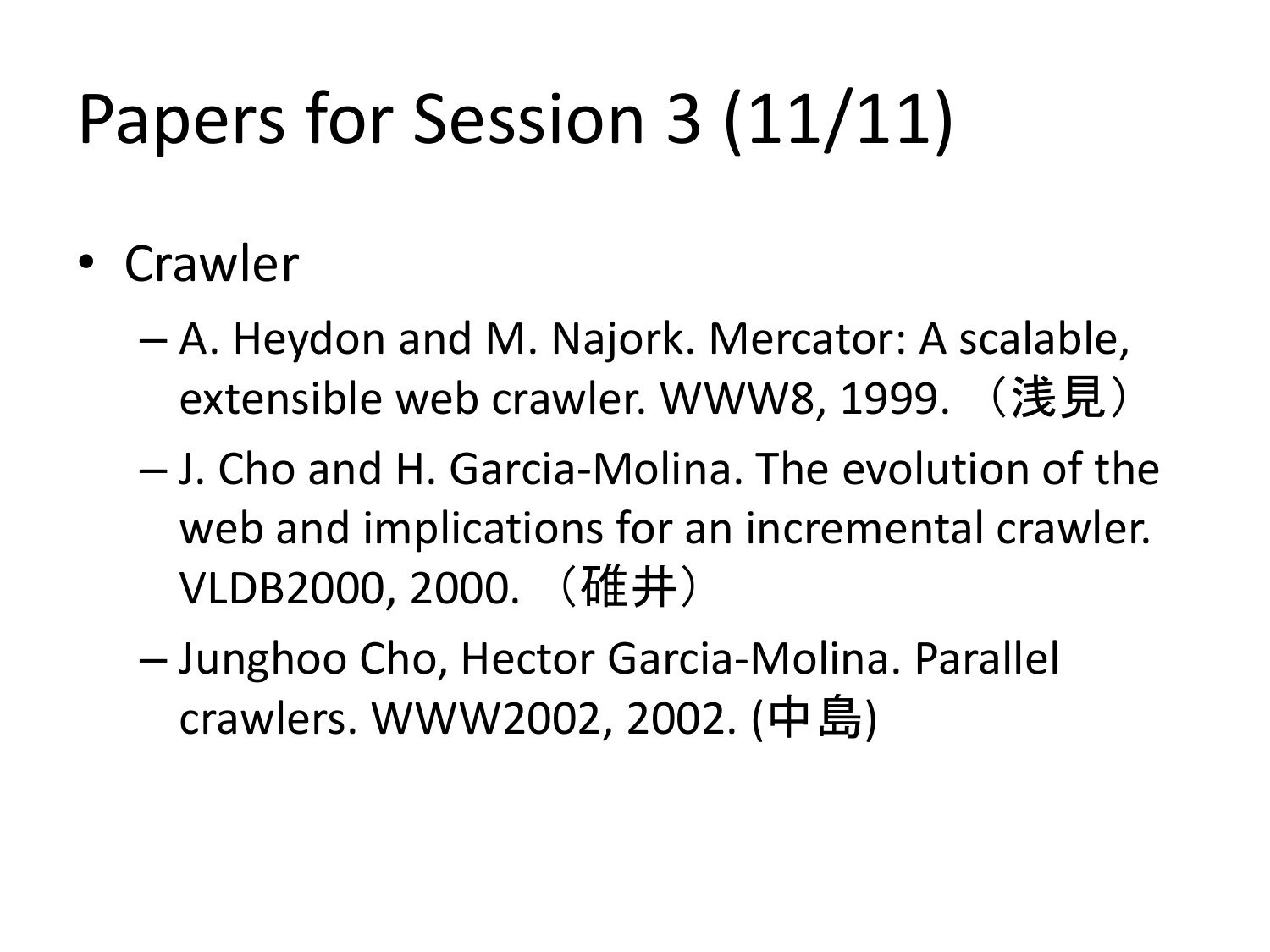## Papers for Session 4 (11/18)

- Structure and evolution of the Web
	- Andrei Broder, Ravi Kumar, Farzin Maghoul, Prabhakar Raghavan, Sridhar Rajagopalan, Raymie Stata, Andrew Tomkins, Janet Wiener. Graph structure in the web. WWW9, 2000. (高木)
	- Dennis Fetterly, Mark Manasse, Marc Najork, and Janet Wiener. A Large-Scale Study of the Evolution of Web Pages. WWW2003, 2003. (栗原)
	- Alexandros Ntoulas, Junghoo Cho, Christopher Olston. What's new on the web?: the evolution of the web from a search engine perspective. WWW2004, 2004.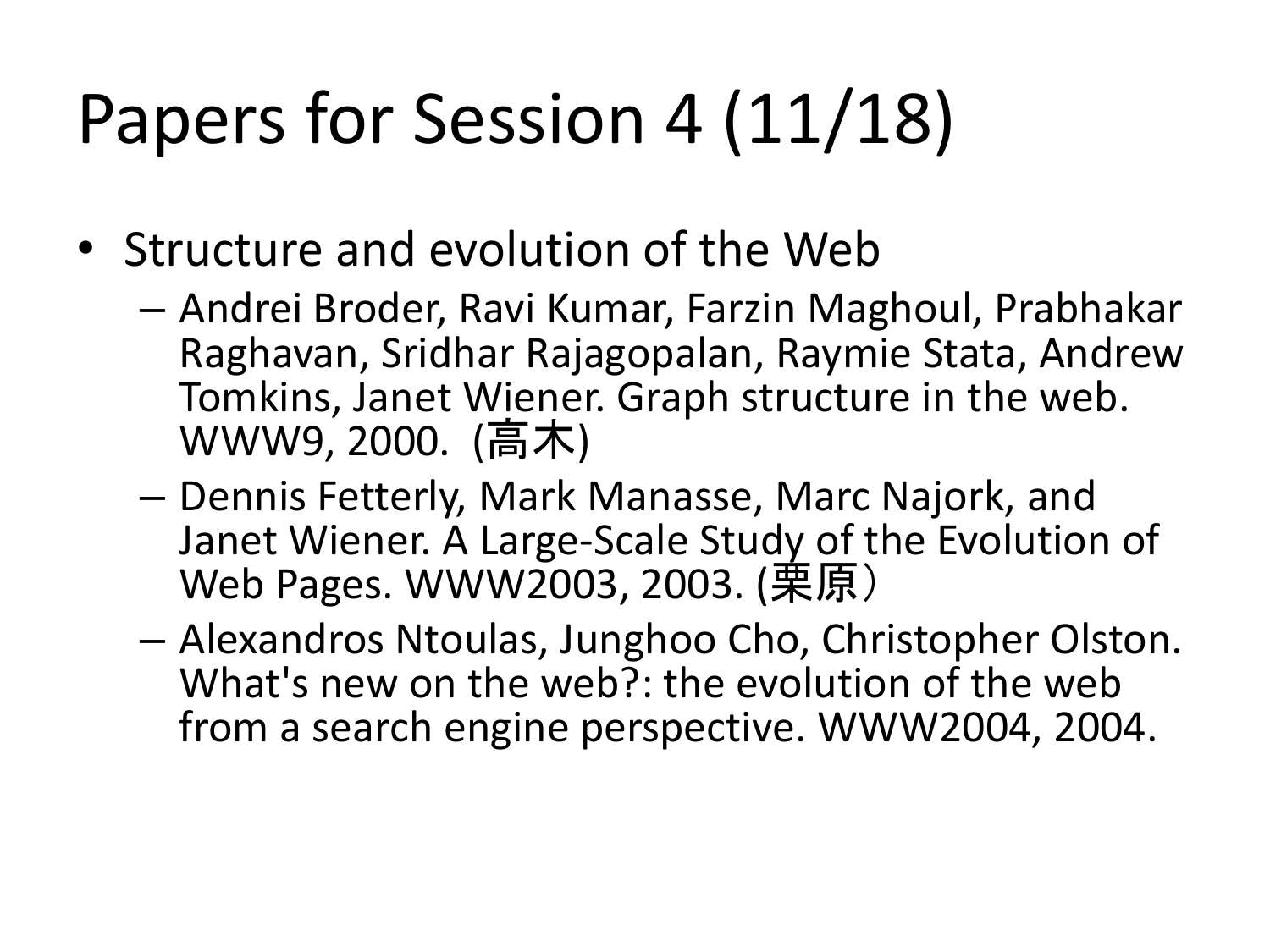## Papers for Session 5 (11/25)

- Social network
	- R. Kumar, J. Novak, P. Raghavan, and A. Tomkins. On the bursty evolution of blogspace. WWW2003, 2003. (菊地)
	- D. Gruhl, R. Guha, D. Liben-Nowell, A. Tomkins. Information Diffusion Through Blogspace. WWW2004, 2004.
	- Y. Y. Ahn, S. Han, H. Kwak, S. Moon, H. Jeong. Analysis of Topological Characteristics of Huge Online Social Network Services. WWW2007, 2007. (鈴木)